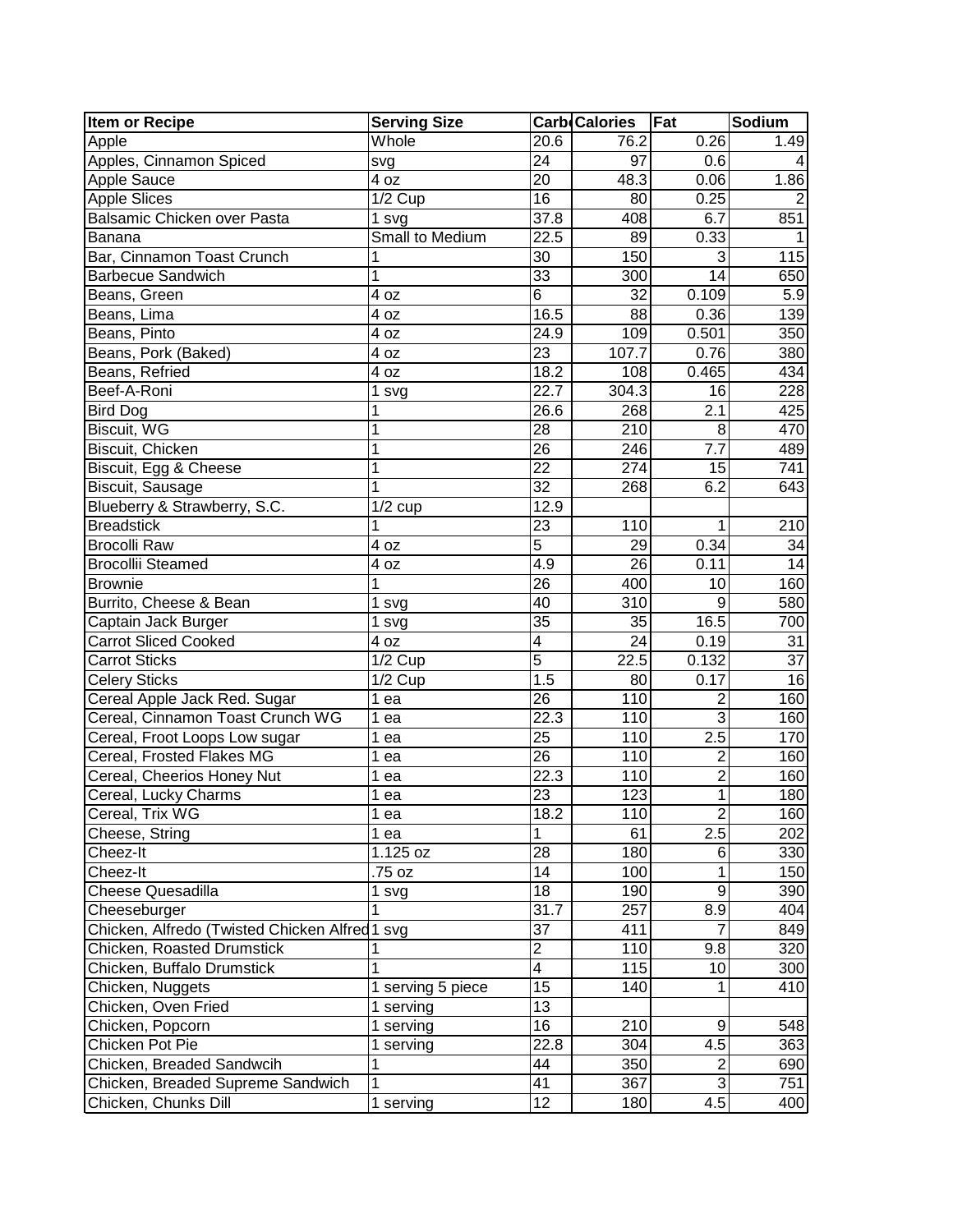| Chicken, Chunks Supreme                     | 1 serving                  | 14              | 296              | 3.9             | 557         |
|---------------------------------------------|----------------------------|-----------------|------------------|-----------------|-------------|
| Chicken Fajita                              |                            | 27              |                  |                 |             |
| Chicken Salad on Croissant                  | 1                          | 31.9            |                  |                 |             |
| Chicken, Sweet & Sour over Rice             | 1 serving                  | 38              | 290              | 8               | 219         |
| Chicken, Tenders                            | 1 serving 3 piece          | 16              | 260              | 15              | 390         |
| Chicken Tender Sandwich                     |                            | 39              |                  |                 |             |
| Chips, Baked Variety (average)              | .875 oz                    | $\overline{19}$ | 110              | 2.5             | 170         |
| Chips, Baked Variety                        | 1.125 oz                   | $17 - 2$        | 160              | 4.5             | 200         |
| Chips, Baked Cheetos                        | 1.125 oz                   | 17              |                  |                 |             |
| Chips, Baked Lays BBQ                       | 1.125 oz                   | 24              |                  |                 |             |
| Chips, Doritos, Spicy Sw Chili              | 1.125 oz                   | 20              |                  |                 |             |
| Chips, Doritos, Cool Ranch                  | 1.125 oz                   | 19              |                  |                 |             |
| Chips, Nacho Cheese                         | 1.125 oz                   | 20              |                  |                 |             |
| Cinnamon Roll w/iciing                      | 1 (1.25 oz) Rich's Mini    | 39.9            | 215              | 3.3             | 218         |
| Collards                                    | $1/2$ Cup                  | 9.8             | 51               | 0.09            | 91          |
| Cookie, Double Chocolate WG oatmeal (       | 1.24 oz                    | $\overline{23}$ |                  |                 |             |
| Cookie, Chocolate Chip                      | 1.5 oz                     | $\overline{28}$ | 170              | 5               | 100         |
| Cookie, Chocolate Chip                      | 1 oz                       | $\overline{18}$ | 110              | 4               | 18          |
| Cookies, Fortune                            | 1 svg                      | 24.6            | 104              | 4               | 9.5         |
| Cornbread                                   | 1 ea                       | 18              |                  |                 |             |
| Corn                                        | 4 oz                       | 15              | 80               | $\overline{2}$  | 10          |
| CornDog                                     | 140z                       | 30              | 200              | 10              | 760         |
| CornDog Minis                               | 1 svg                      | 20              | 170              | 11.5            | 280         |
| <b>Country Steak</b>                        | 1                          | 16              | 230              | 13              | 170         |
| Crackers, Animal                            | 1 svg                      | $\overline{21}$ |                  |                 |             |
| Cracker, Graham Chocolate Goldfish Shi 9 oz |                            | 19              |                  |                 |             |
| Crackers, Zestine WG 2 / 2 Pk               | 4 crackers                 | $\overline{9}$  | 120              | 3               | 130         |
| Crisps, Popped Honey BBQ                    | .78 oz                     | 17              |                  |                 |             |
| Crunchmania, Cinnabun                       | 1 bag                      | 37              | 210              | 6               | 220         |
| Cup Cake, Chocolate                         | 1                          | 26              | 140              | 3               |             |
| Cup Cake, Vanilla                           | 1                          | 27              |                  |                 |             |
| Dip, (FF Ranch)                             | 1(12g)                     | $\overline{3}$  | 10               | 0               | 125         |
| Dippers, Cheese                             | svg                        | 27.7            |                  |                 |             |
| Dressing FF Ranch                           | 1(12g)                     | 1.8             |                  |                 |             |
| Dressing, French                            | 1.5 oz                     | 13              |                  |                 |             |
| Dressing, FF Italian                        | 1.5 oz                     | 10              |                  |                 |             |
|                                             | $\overline{1(12g)}$        |                 |                  |                 |             |
| Dressing, Creamy Ranch                      | 1.5 oz                     | 1<br>8          |                  |                 |             |
| Dressing, Italian<br>Eggs, Scrambled        |                            | 2.5             | 77               | 1.5             | 154         |
|                                             | serving                    | 19              | 140              |                 | 250         |
| Enchilada                                   | 1 svg                      | 23              |                  | 4               |             |
| <b>Fish Nuggets</b>                         | 4 nuggets                  | $\overline{37}$ |                  | 5               |             |
| <b>French Toast Stick</b>                   | 1 serving (3 sticks)       |                 | 210              |                 | 240         |
| <b>Fruit Cocktail</b>                       | 4 oz                       | 14.3            |                  |                 |             |
| Fruit Pealrs, Strawberry                    | 4 oz                       | 9               | 40               | 0               | 0           |
| Fruit Pearls, Tropical                      | 4 oz                       | $\overline{9}$  | 40               | $\overline{0}$  | $\mathbf 0$ |
| Fruit Pearls, Wildberry                     | 4 oz                       | $\overline{9}$  | 40               | 0               | $\mathbf 0$ |
| Gingerbread cookie                          | 1                          | 38              |                  |                 |             |
| Grapes                                      | 4 oz                       | 14.5            | 39               | 0.16            | 1           |
| Grits, no cheese                            | 4 oz                       | 14              | 74               |                 | 14          |
| Grits, Cheese                               | $1/2$ Cup                  | 15.7            | $\overline{183}$ | $\overline{13}$ | 186         |
| <b>Hamburger Sliders</b>                    | 1 serving $(2)$            | $\overline{28}$ |                  |                 |             |
| Hamburger Sliders add Cheese                | $\overline{1}$ serving (2) | 31.2            |                  |                 |             |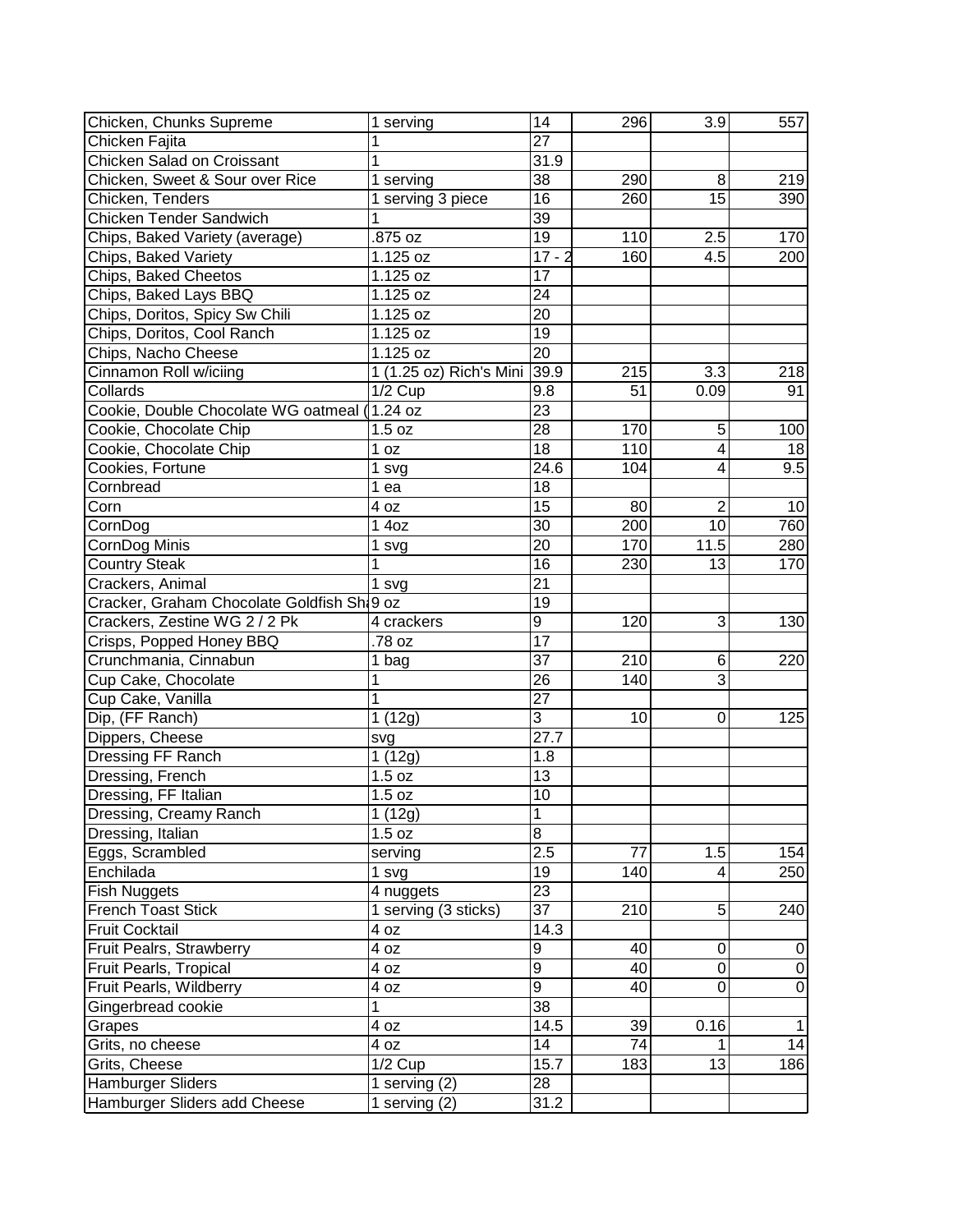| Hash Brown Casserole                               | 1 serving (1/2 cup) | 11.5              |     |          |             |
|----------------------------------------------------|---------------------|-------------------|-----|----------|-------------|
| <b>Honey Mustard</b>                               | 1 oz                | 7.2               |     |          |             |
| Hot Dog With Chili                                 | 1                   | 26.1              | 306 | 12       | 814         |
| Hot Dog Without Chili                              | 1                   | 24.8              | 252 | 11       | 768         |
| Ice Cream Crazy Cone                               | 1 cone              | 25                |     |          |             |
| Ice Cream Cookies and Cream Cone Lov1 cone         |                     | 25                |     |          |             |
| Ice Cream Chocolate Vanilla Twist Cone 1 cone      |                     | 30                |     |          |             |
| Ice Cream Vanilla Sandwich Reduced Fa1 sandwich    |                     | 33                |     |          |             |
| Ice Cream Might Mini Vanilla Sandwich   1 sandwich |                     | 12                |     |          |             |
| Ice Cream Sour Blue Rasberry Twister C 1           |                     | 19                |     |          |             |
| Ice Cream Sour Apple Twister Cup no fa  1          |                     | 19                |     |          |             |
| Ice Cream Banana Cream Yogurt Twiste 1             |                     | 17                |     |          |             |
| Ice Cream Cotton Candy Yogurt Twister   1          |                     | 15                |     |          |             |
| Ice Cream Birthday Cake Yogurt Twister 1           |                     | 16                |     |          |             |
| Ice Cream Rasberry Yogurt Cup No Fat               | $\vert$ 1           | 23                |     |          |             |
| Ice Cream Vanilla Yogurt Cup no fat                |                     | 16                |     |          |             |
| Ice Cream Banana Tropi-Kool Fruit Bar              | 1 bar               | 21                |     |          |             |
| Ice Cream Strawberry Tropi-Kool Fruit Ba1 bar      |                     | 23                |     |          |             |
| Ice Cream Coconut Tropi-Kool Fruit Bar   1 bar     |                     | 15                |     |          |             |
| Ice Cream Pineapple Tropi-Kool Fruit Ba 1 bar      |                     | 21                |     |          |             |
| Ice Cream Mango Tropi-Kool Fruit Bar               | 1 bar               | 29                |     |          |             |
| Ice Cream Polar Blast-Fruit Punch Bar              | 1 bar               | 16                |     |          |             |
| Ice Cream Chocolate Scooter 2.75 oz ba 1 bar       |                     | 22                |     |          |             |
| Ice Cream Strawberry Scooter 2.75 oz ba1 bar       |                     | 22                |     |          |             |
| Ice Cream Orange Sherbet Cup                       |                     | 23                |     |          |             |
| Ice Cream Lemon Sherbet Cup                        | 1                   | 23                |     |          |             |
| Ice Cream Rasberry Sherbet Cup                     | 1                   | 27                |     |          |             |
| Ice Cream Chocolate Ice Cream Iow fat d1 container |                     | 12                |     |          |             |
| Ice Cream Strawberry Sundae Low fat cu 1 container |                     | 17                |     |          |             |
| Ice Cream Cotton Candy Ice Cream Iow 11 container  |                     | 12                |     |          |             |
| Ice Cream Fudge-O Bar                              | 1 bar               | 17                |     |          |             |
| Ice Cream Orange Blossom Bar                       | 1 bar               | 14                |     |          |             |
| Ice Cream Vanilla low fat cup                      | 1 container         | 12                |     |          |             |
| Jello-, Variety sugar free                         | 4 oz                | 5.9               |     |          |             |
| Jelly, Variety                                     | 1 packet            | 9                 | 35  | 0        | 0           |
| Juice Alive, Slushy                                | 4 oz                | 15                | 60  | 0        | $\mathbf 5$ |
| Juice, Apple                                       | 4 oz                | 13.4              | 50  | 0        | 13          |
| Juice, Apple                                       | 6 oz                | 20                | 80  | 0        | 15          |
| Juice, Fruit Punch                                 | 4 oz                | 11.5              | 53  | 0.01     | 12          |
| Juice, Fruit Punch                                 | 6 oz                | 22                | 90  | $\Omega$ | 22          |
| Juice, Orange                                      | 4 oz                | 11.5              | 53  | 0.01     | 12          |
| Juice Bar                                          | 1                   | 9.6               |     |          |             |
| Kale, Garlicky                                     | $1/2$ cup           | 3.8               | 39  | 0.16     |             |
| Ketchup                                            | 1(9g)               | 3                 | 10  | 0        | 85          |
| <b>Krave S'mores</b>                               | 1                   | 24                |     |          |             |
| Lasagna                                            | 1 serving           | $\overline{22.2}$ | 212 | 6.2      | 319         |
| Macaroni & Cheese                                  | 1 serving           | 23                | 194 | 6.3      | 229         |
| Macaroni & Cheese (Loaded) (has turkey 1           | serving             | 27.1              |     |          |             |
| Milk, Choc Skim                                    | 8 oz                | 20                | 120 | 0        | 180         |
| Milk, White Skim                                   | 8 oz                | 12                | 40  | 0        | 55          |
| Milk, 1 % White                                    | 8 oz                | 13                | 110 | 2.5      | 129         |
| Muffin, Blueberry                                  | 1.8 oz              | 24.5              | 135 | 3.5      | 195         |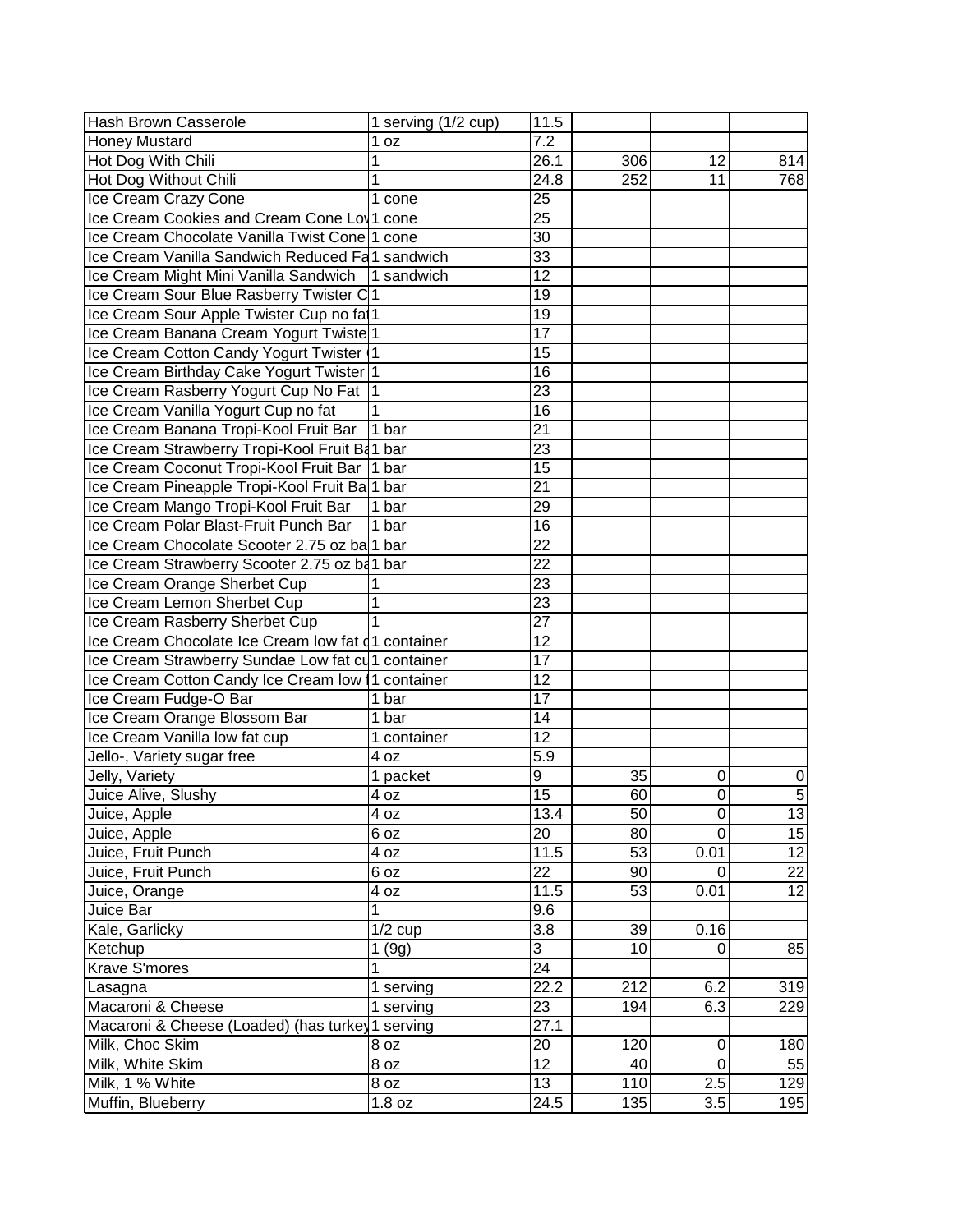| Muffin, Chocolate                             | 1.8 oz                 | 24              | 165 | $\overline{7}$  | 180                     |
|-----------------------------------------------|------------------------|-----------------|-----|-----------------|-------------------------|
| Mustard                                       |                        | 1               |     | $\overline{0}$  | 85                      |
| <b>Nachos</b>                                 | 1 serving              | 20.4            |     |                 |                         |
| Orange                                        | 1 medium               | 15              | 62  | $\mathbf 0$     | 0.16                    |
| Orange, Mandarin                              | 4 oz                   | 23              | 90  | 0               | 10                      |
| Pancakes, Mini Maple                          | 1 svg                  | 41              | 230 | 7               | 150                     |
| Pancakes, The Max Blueberry                   | 1 svg                  | 35              | 190 | 4               | 270                     |
| Pancake Pup                                   | 1 ea                   | $\overline{20}$ | 210 | 12              | 390                     |
| Peas, Black-eyed                              | 4 oz                   | 16.4            | 92  | 0.66            | 140                     |
| Peaches & Blueberry S.C. Fruit Cup            | 1 serving              | 16.6            |     |                 |                         |
| Peaches, Sliced                               | 4 oz                   | 17              | 70  | 0.003           | 10                      |
| Peanut Butter Cup                             | 1 container            | 5               |     |                 |                         |
| Pear, Sliced                                  | 4 oz                   | 12.9            | 50  | 0.07            | $\overline{\mathbf{4}}$ |
| Peas, Black-eyed                              | 4 oz                   | 16.4            |     |                 |                         |
| Peas, Green                                   | 4 oz                   | $\overline{12}$ | 68  | 0.2             | 61                      |
| Pineapple Tidbits                             | 4 oz                   | $\overline{22}$ | 80  | $\Omega$        | $\pmb{0}$               |
| Pinto Beans                                   | $1/2$ Cup              | 18.3            |     |                 |                         |
| Pizza Breakfast                               | 1 slice                | $\overline{22}$ | 210 | 3               | 300                     |
| Pizza, Smart Mouth Cheese                     | 1 (7 " personal pizza) | 40              | 360 | $\overline{15}$ | 570                     |
| Pizza, Smart Mouth Veggie                     | 1 (7 " personal pizza) | 44              | 400 | 18              | 710                     |
| Pizza, Smart Mouth Italian Sausage            | 1 (7 " personal pizza) | 41              | 450 | 23              | 870                     |
| Pizza, Smart Mouth Pepperoni                  | 1 (7 " personal pizza) | 40              | 380 | 17              | 660                     |
| Pizza WW Cheese                               | 1 Slice                | $\overline{30}$ | 310 | 12              | 360                     |
| Pizza WW Pepperoni                            | 1 Slice                | 29              | 350 | 17              | 580                     |
| Plum                                          | 1 medium               | 7.54            |     |                 |                         |
| Pop-Tart, Frosted Single                      | 1                      | 37.5            | 180 | 2.3             | 180                     |
| Pop-Tart, Frosted Double                      | $\overline{2}$         | 75              | 360 | 4.5             | 360                     |
| Potatoes, Crinkle Cut                         | $1/2$ cup              | 24.5            | 130 | 4.5             | 25                      |
| Potatoes, Mashed or Creamed                   | $1/2$ Cup              | 16.8            | 103 | 1.3             | 205                     |
| Potatoes, Mashed Potatoes Smiley Face 1/2 Cup |                        | 25              | 160 | 6               | 230                     |
| Potatoes, Tater Tots                          | 1 serving              | $\overline{21}$ | 179 | 9.9             | 309                     |
| Potatoes, Sweet Potato Casserole              | 1 serving              | 34.2            |     |                 |                         |
| Potato, Sweet Potato Bites                    | 1 serving              | $\overline{21}$ | 180 | 5               | 220                     |
| Potato, Sweet Potato Waffle Fries             | $1/2$ Cup              | 22.5            |     |                 |                         |
| Potatoes, Wedges                              | $1/2$ cup              | 19.4            |     |                 |                         |
| Quesadilla, Chicken                           | 1                      | 31              |     |                 |                         |
| Pudding, Chocolate                            |                        |                 |     |                 |                         |
| Raisels                                       | 1 svg<br>1 svg         | 20<br>35        | 140 | $\Omega$        | $\pmb{0}$               |
| Ravioli, Cheese Minis                         | 1 Serving              | 32              |     |                 |                         |
| Rice, Brown                                   | $1/2$ Cup              | 25.6            |     |                 |                         |
| Rice Krispies WG                              | 1.4 oz                 | 30              | 160 | 4               | 140                     |
| <b>Rips</b>                                   | 4 oz                   | 15              | 60  | $\pmb{0}$       | 20                      |
| Roll, WG                                      | 1                      | 28              | 170 | 3               | 135                     |
| Salad, Chef Ham&Ch w/crackers                 |                        | 26.4            | 278 | 9               |                         |
|                                               | 1 serving              |                 |     |                 | 650                     |
| Salad, Chef Turkey&Ch w/crackers              | 1 serving              | 26.8            | 273 | 9.1             | 462                     |
| Salad, Grilled Chicken w/crackers             | 1 serving              | 23              | 281 | 8               | 450                     |
| Salad, Broccoli                               | $1/2$ cup              | 24.5            | 154 | 6.4             | 153                     |
| Salad, Farm to Five                           | $1/2$ cup              | 16.3            | 113 | 4.6             | 22.5                    |
| Salad, S.C. Kale                              | $1/2$ Cup              | 8.5             | 147 | $\overline{2}$  | 104.5                   |
| Salad, Side                                   | 1 serving              | 7               | 29  | 0.027           | 137                     |
| Sandwich, Chicken Parmesan                    | 1                      | 37              |     |                 |                         |
| Sandwich, Egg & Cheese                        | 1                      | 25              | 234 | 11.5            | 444                     |